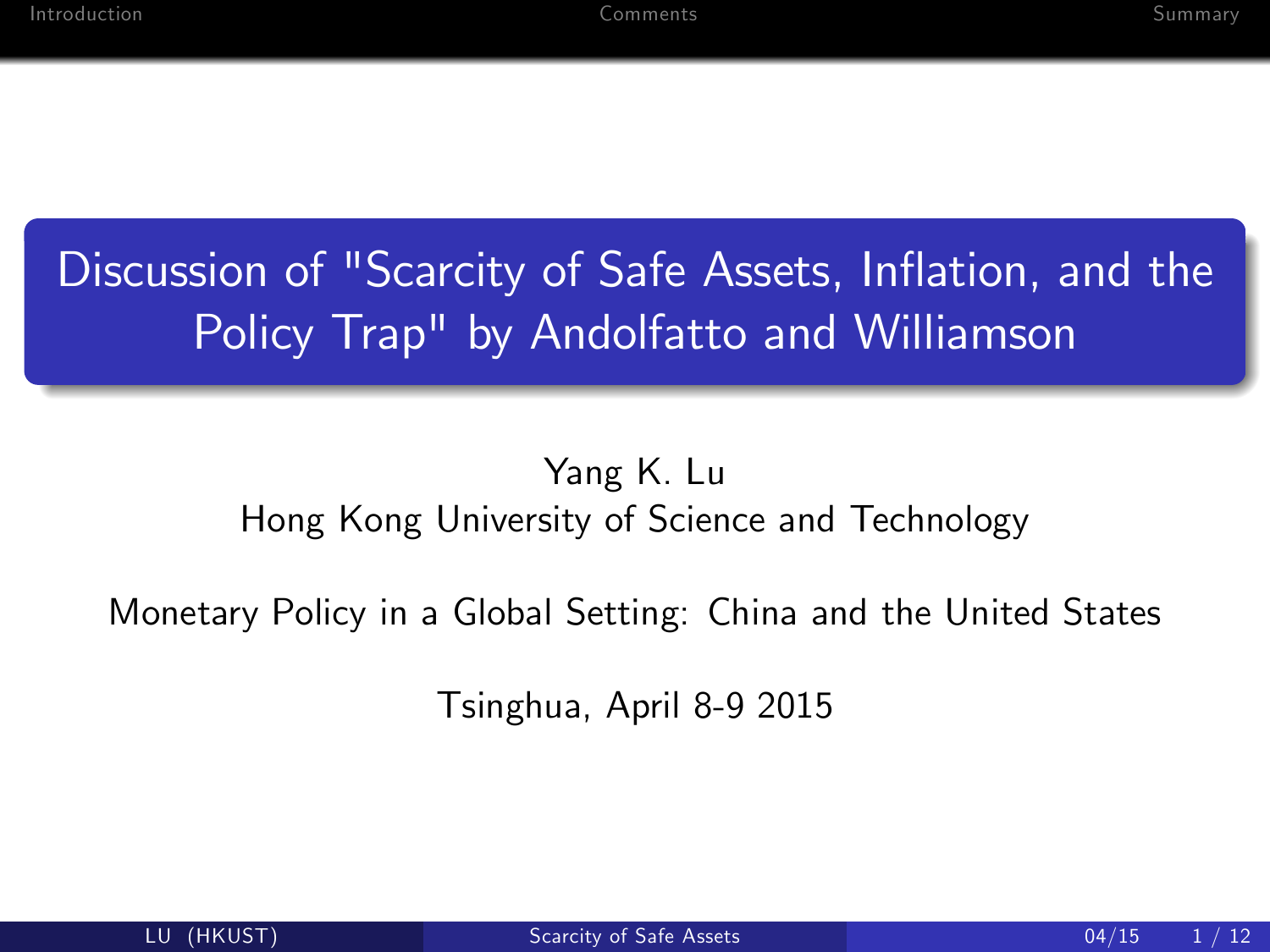

- Explain the behavior of inflation and interest rate during and after the Great Recession
	- Short-term nominal interest rate close to zero but positive inflation
	- Inflation has been falling with the unemployment rate since 2012
	- Velocity of money declined since 2009
	- Inflation rate has fallen below inflation targets
- <span id="page-1-0"></span>• Inconsistent with either NK theory or the quantity theory of money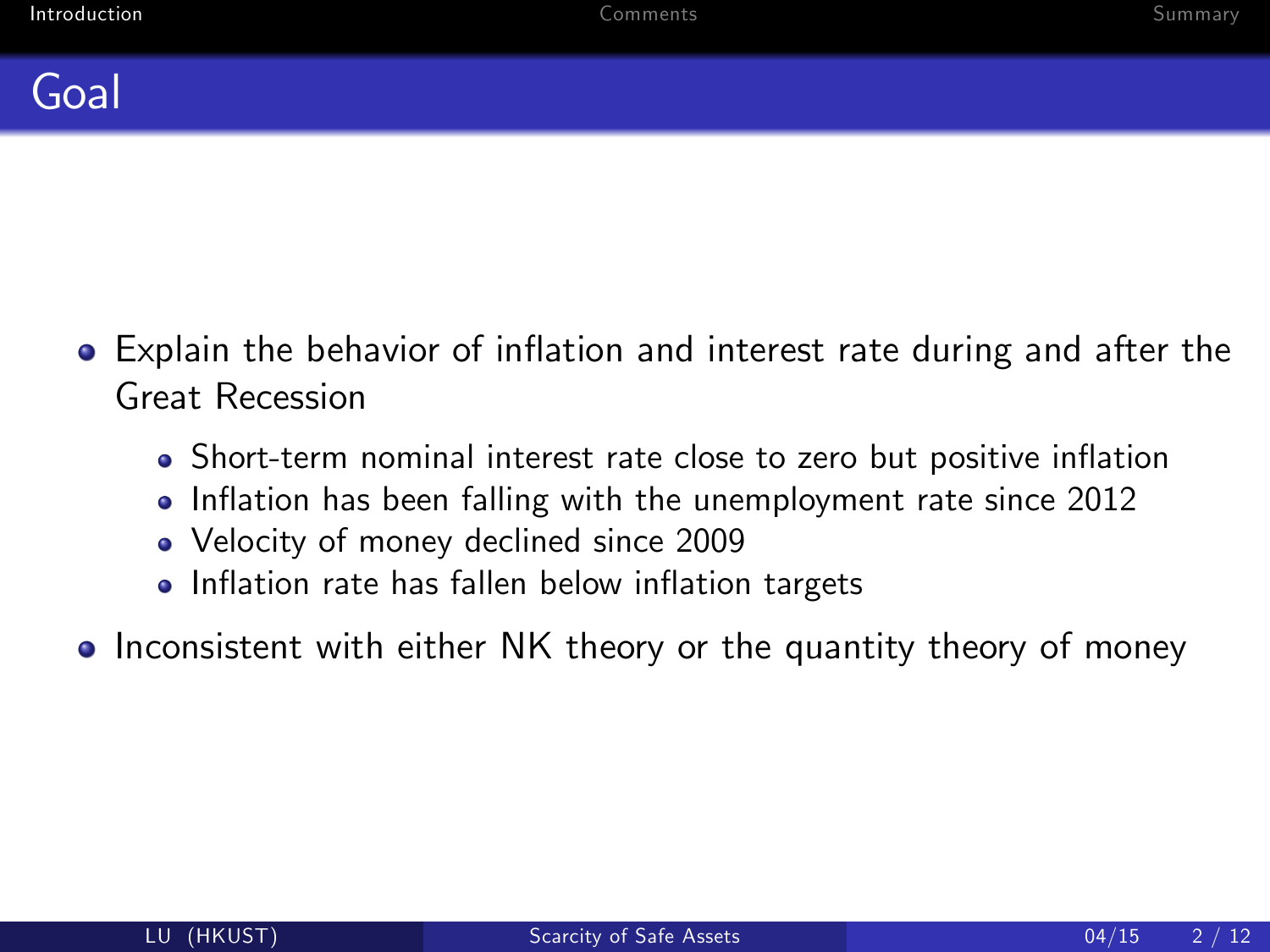#### **Solution**

- $\bullet$  Allow government bond to act as a safe asset/collateral when private credit is constrained.
- $\bullet$  Liquidity premium to bond return  $=$  inflation, when nominal interest rate is zero.
- Using Taylor rule tends to draw the economy to the liquidity trap with inflation below the central bank's target.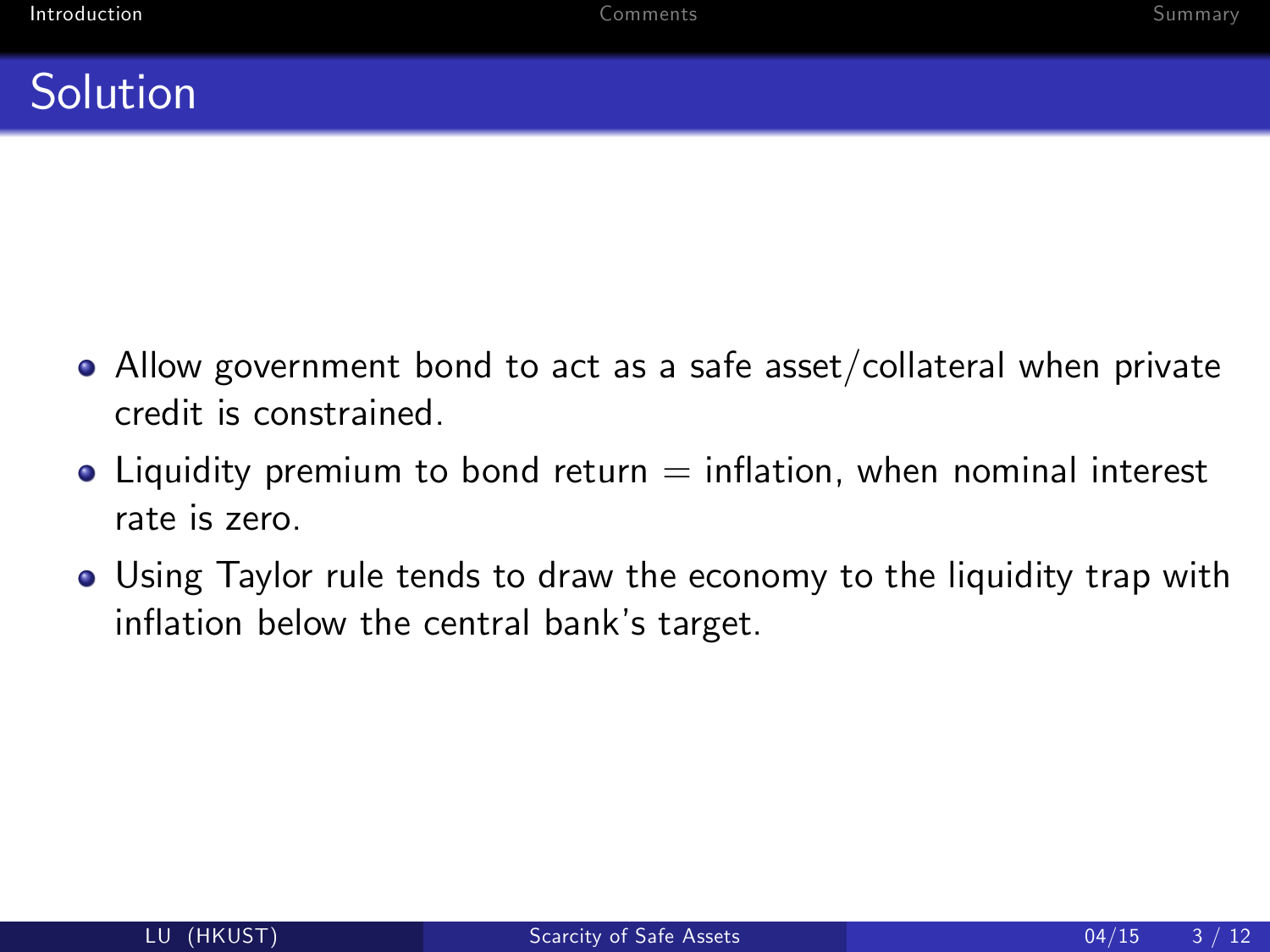### Key Equations: moneyless economy

Households can only save intertemporally, i.e.  $b_{t+1} > 0$ :

$$
EE: u'\left(c_t^1\right) \geq \beta \frac{1}{q_t} E_t\left[\frac{u'\left(c_{t+1}^1\right)}{\pi_{t+1}}\right]
$$

Efficient consumption  $c^*$ 

 $u'\left( c^{\ast }\right) =\gamma$  where  $\gamma$  is the production cost

- Real interest rate = 1/*β*.
- Higher nominal interest rate  $1/q_t$ , lower  $c^1_t$ .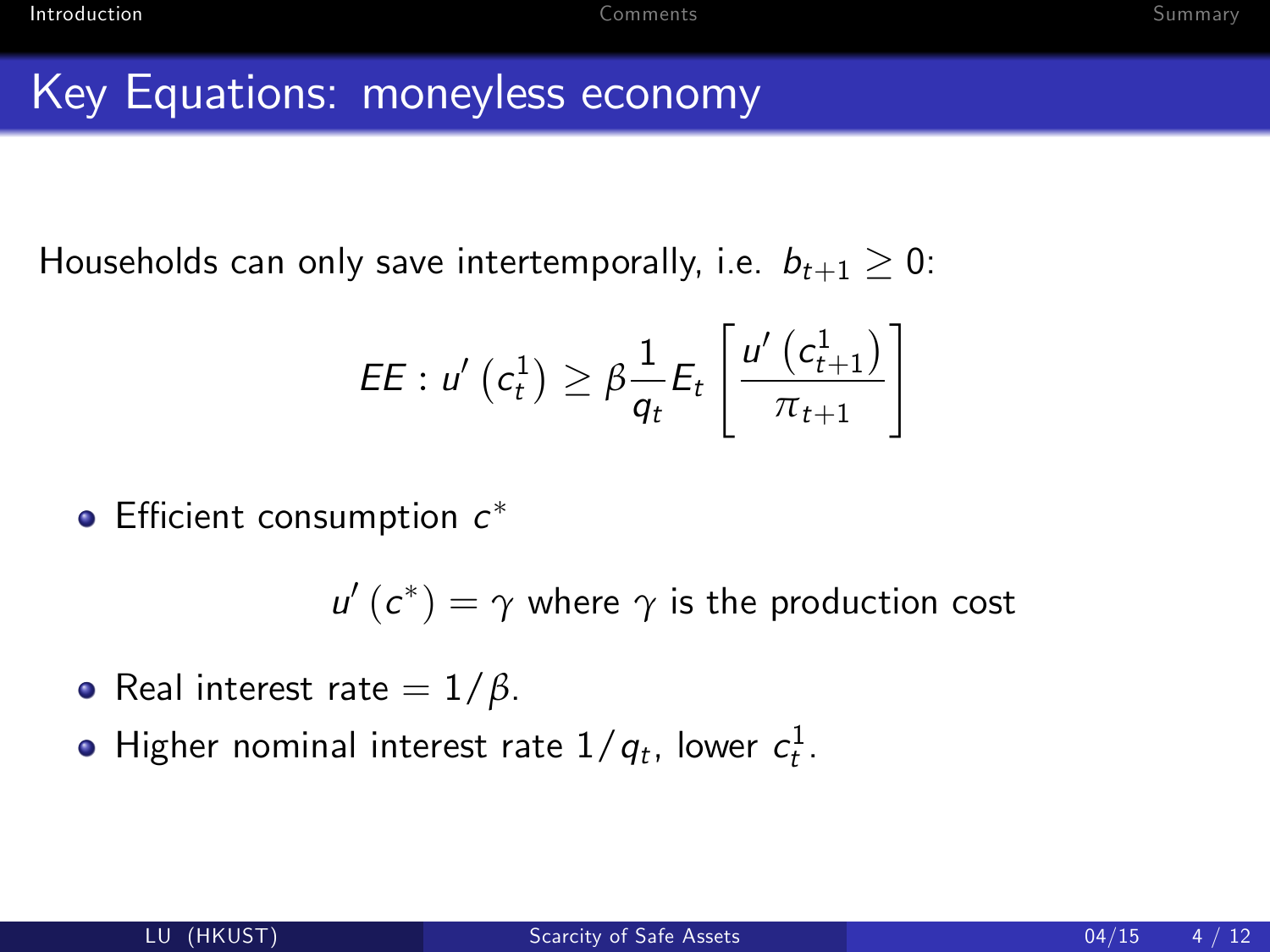## Key Equations: money goods

Suppose that consumption has to be purchased using money, additional Euler Equation for money holding

$$
u'\left(c_t^1\right) = \beta E_t\left[\frac{u'\left(c_{t+1}^1\right)}{\pi_{t+1}}\right]
$$

Efficient consumption  $c^*$  has to be implemented by the Friedman rule:

$$
\pi=1/\beta,\,q=1.
$$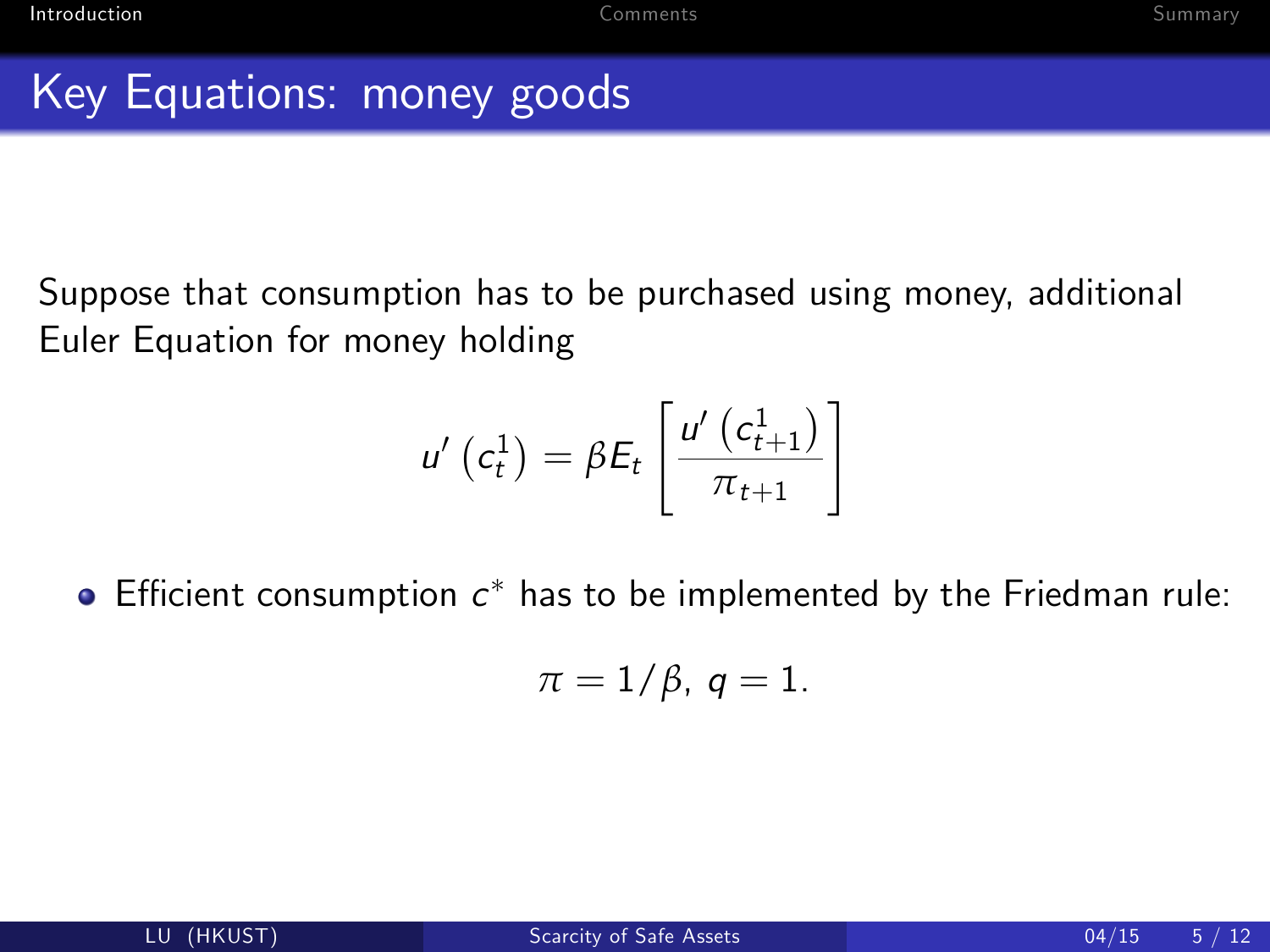#### Key Equations: credit goods

Add consumption good 2 that can be purchased using bond b and credit *κ*.

No arbitrage condition 
$$
u'(c_1) = \frac{u'(c_2)}{q}
$$
  
Liquidity constraint  $V + q\kappa \ge \theta c_1 + (1 - \theta) qc_2$ 

where  $V$  is the government debt (fiscal policy).

Given  $\{V, q, \kappa\}$ , the equilibrium consumption:

$$
c_1\leq c_2\leq c^*
$$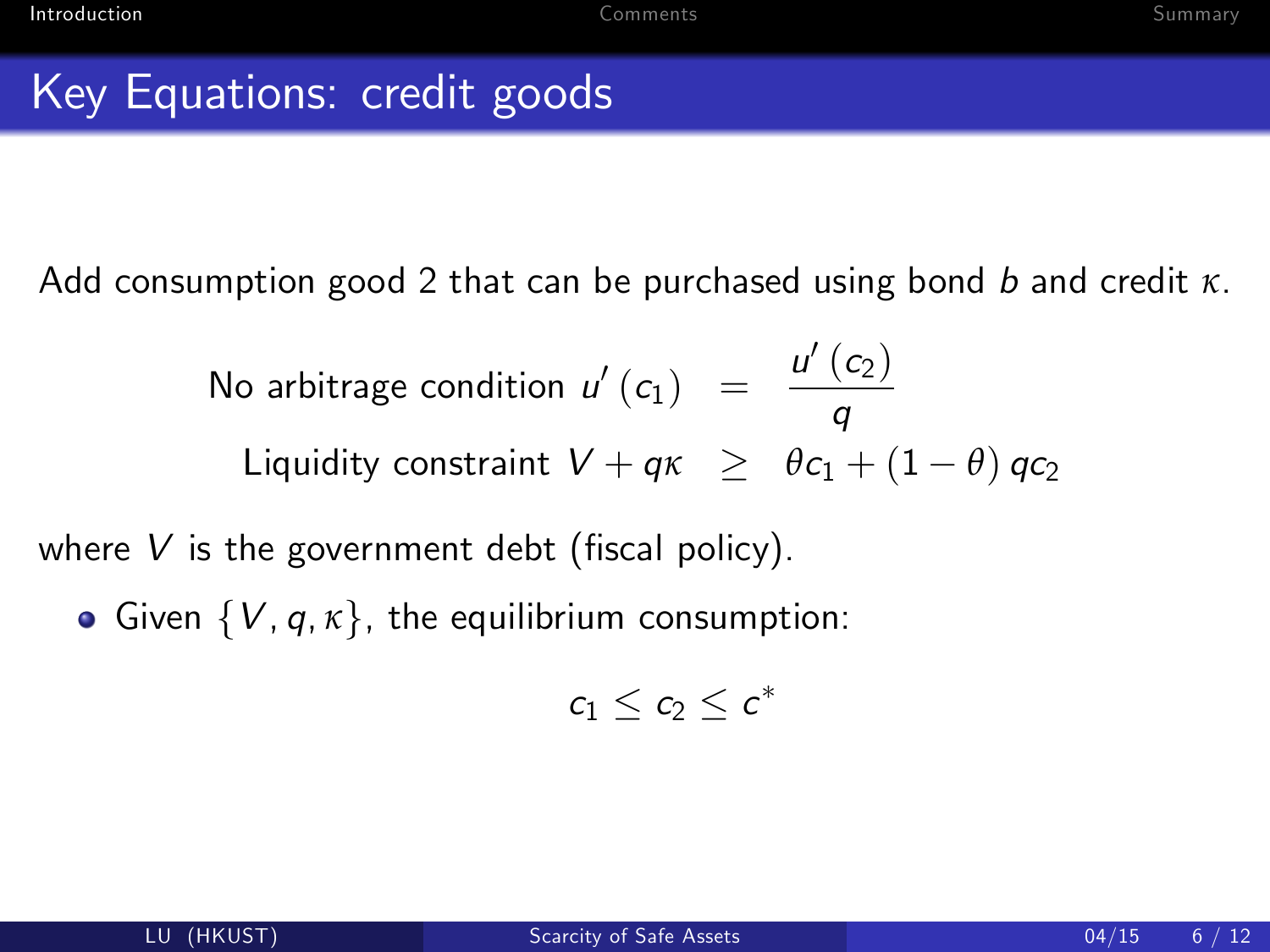#### Key Equations: unconstrained equilibrium

If the government debt is abundant:

$$
c_2=c^*.
$$

Inflation is pinned down completely by the monetary policy  $q$ 

$$
\pi = \beta \frac{u'(c_1)}{\gamma} = \frac{\beta}{q}.
$$

 $\bullet$  Higher nominal interest rate reduces  $c_1$ .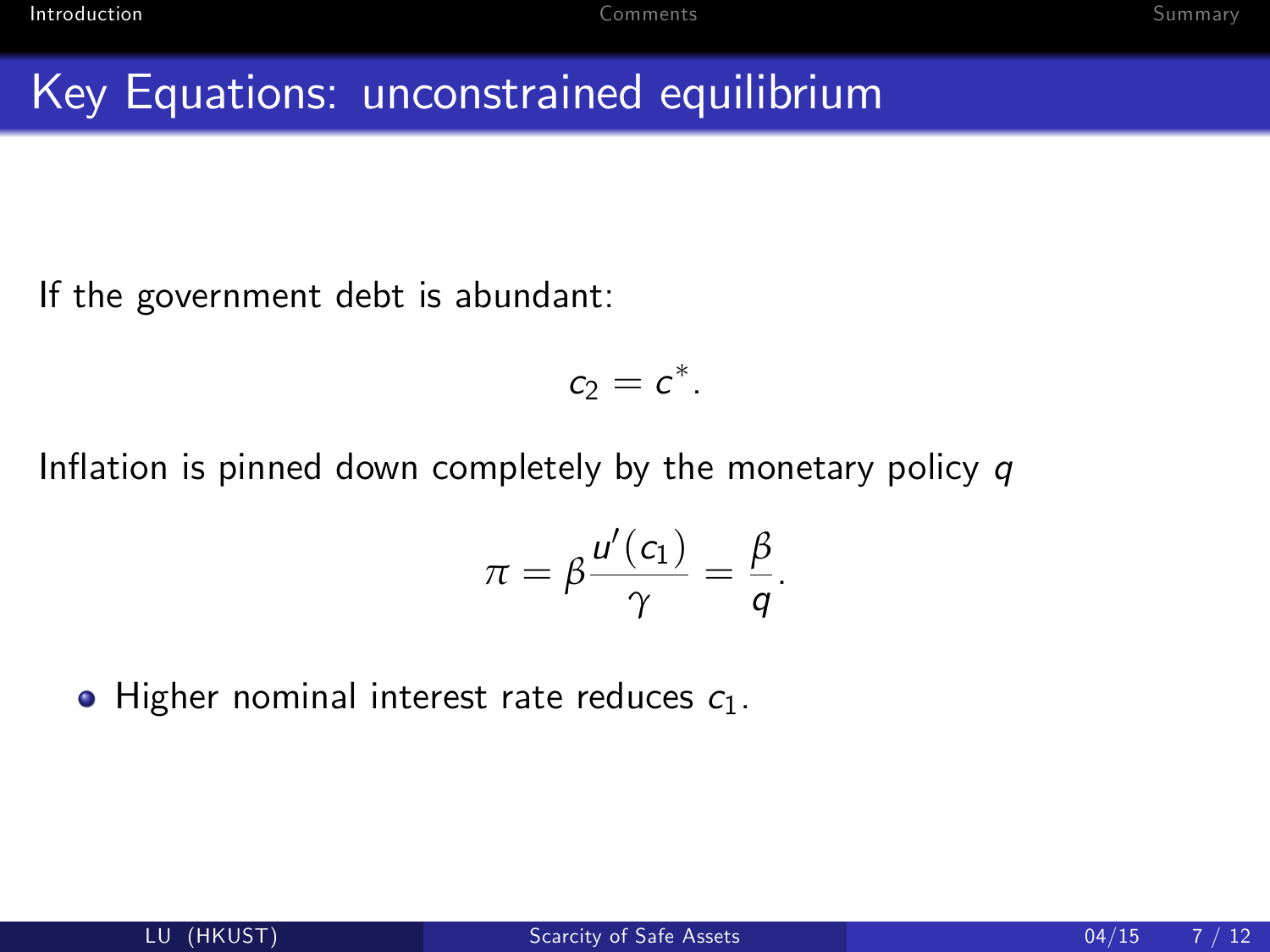#### Key Equations: constrained equilibrium

If the government debt is scarce:

$$
c_2 < c^* \text{ and } V + q\kappa = \theta c_1 + (1-\theta) \, qc_2.
$$

The fiscal and monetary policies jointly determine inflation:

$$
\pi = \beta \frac{1}{\gamma (V + q\kappa)} \text{ if } u(c) = \ln c.
$$

- **•** Inflation rate can be positive during a liquidity trap due to a lower *κ*.
- **•** Improving private credit (higher  $\kappa$ ) reduces inflation  $\pi$ .
- At ZLB, open market sale of government bonds can improve welfare since it increases the supply of scarce assets.
- Taylor rule dictates the CB to maintain ZIRP when *π* reduces, leading to a policy trap.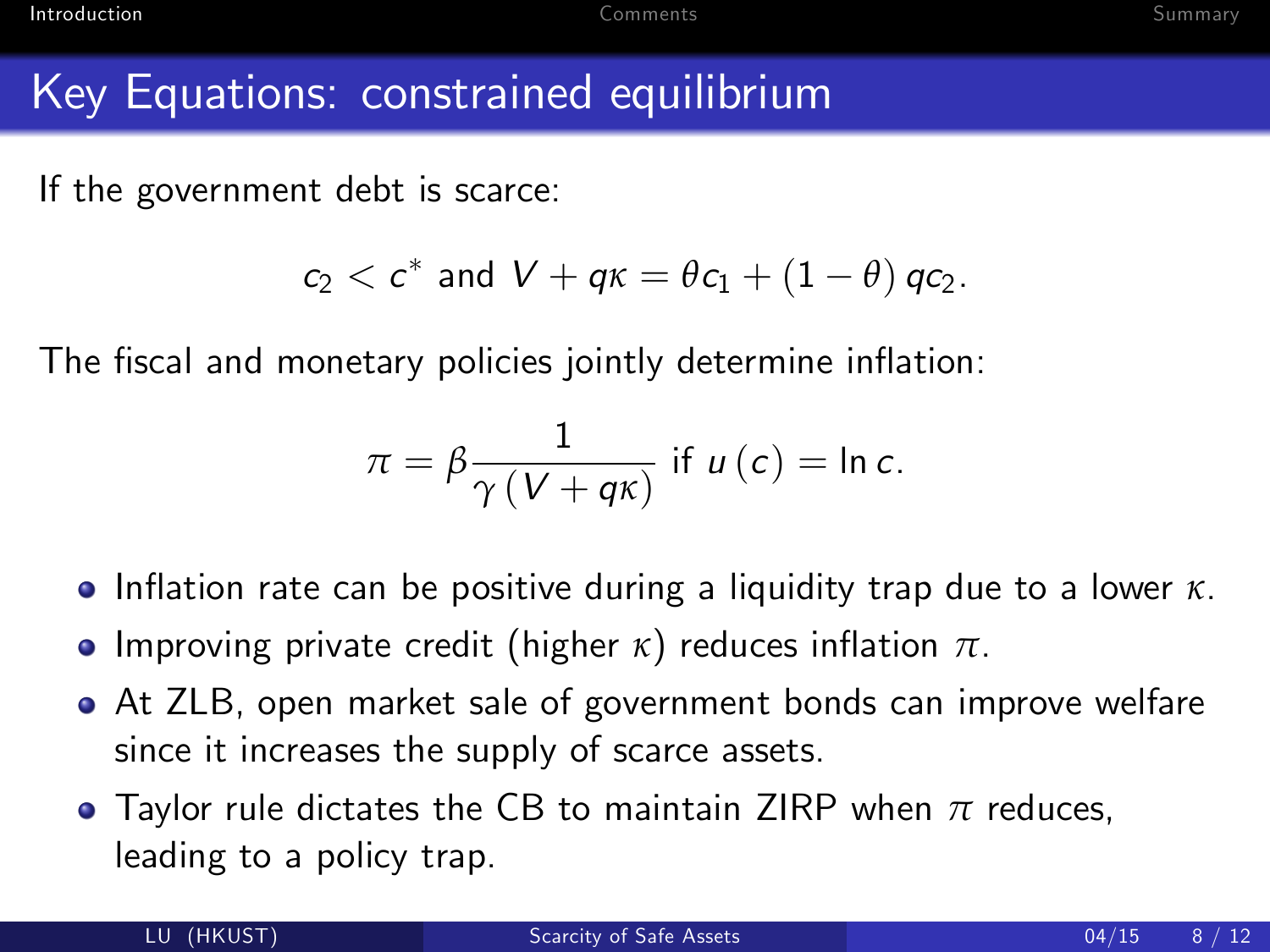### Comment 1: Borrow your way out of a liquidity shortage?

This paper: optimal monetary policy given a suboptimal fiscal policy rule But...

• A constrained equilibrium can be avoided if enough government debt:

<span id="page-8-0"></span> $V_t > c^*$ .

- Efficient allocation is achieved by  $V_t>c^\ast$  and  $q_t=1$ .
- How exogenous could V be?
	- $-$  Any upper bound of V? European sovereign debt crises
	- $-$  Higher V could reduce q:
		- a tradeoff between money goods and credit goods.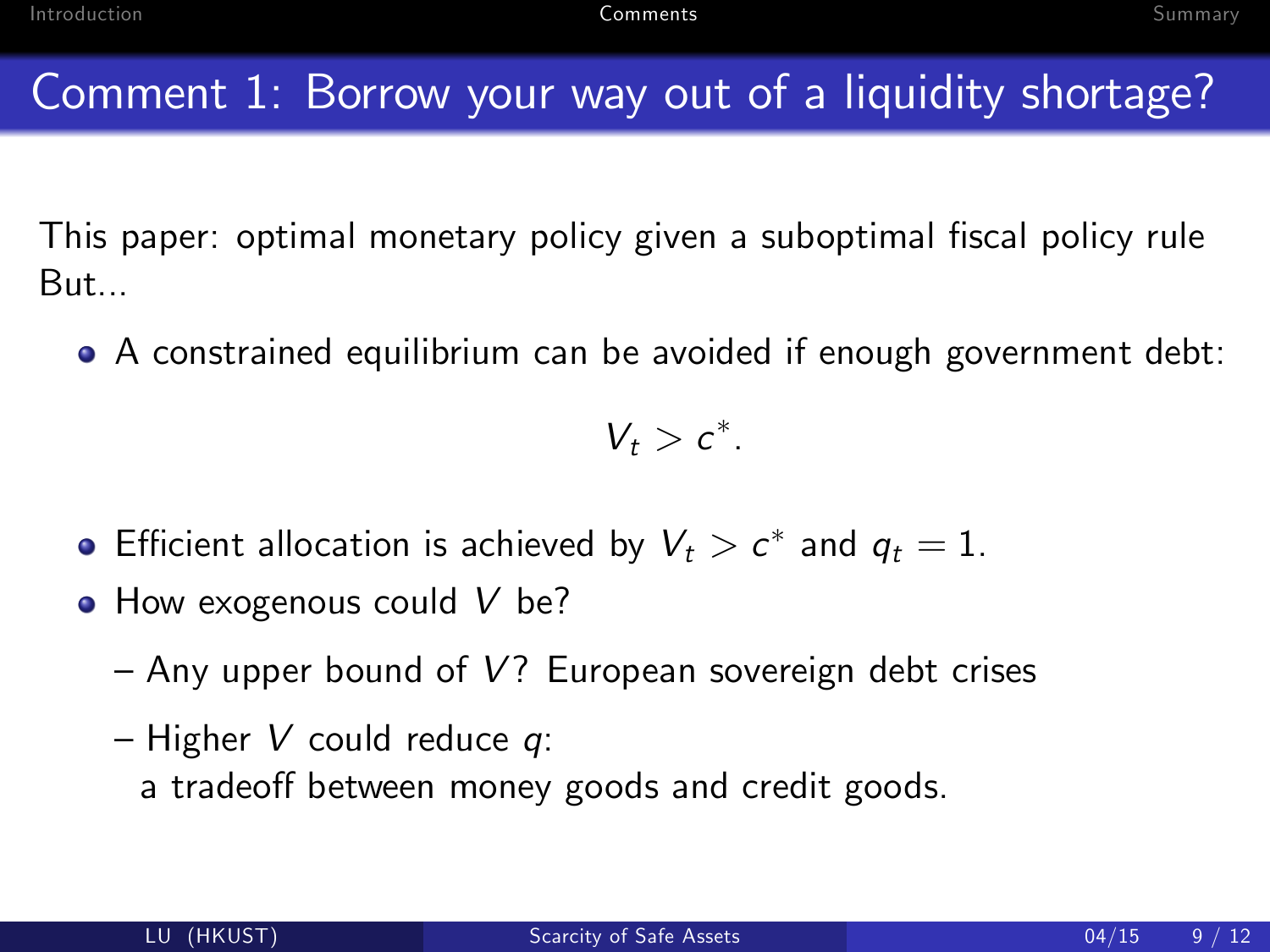### Comment 2: Bargain your way out of a liquidity shortage?

- How exogenous could V be?
- Given  $\{\bar{M}_t, \bar{B}_t, q_t\},\$

$$
V_t = \frac{\bar{M}_t + q_t \bar{B}_t}{p_t}
$$

Could agents agree on a low  $p_t$  to avoid the constrained equilibrium?

Even if assuming  $V_t$  to be chosen given  $p_t$  in the asset market,

$$
\theta c_t^1 + q_t (1-\theta) c_t^2 \leq \frac{p_{t-1} (m_t + b_t^a + b_t^g)}{p_t} + \tau_t + n_t + q_t \kappa - \kappa
$$

What prevent agents in the goods market to rebargain and reach a low enough  $p_t$ ?

Need a more detailed story about how  $p_t$  is determined.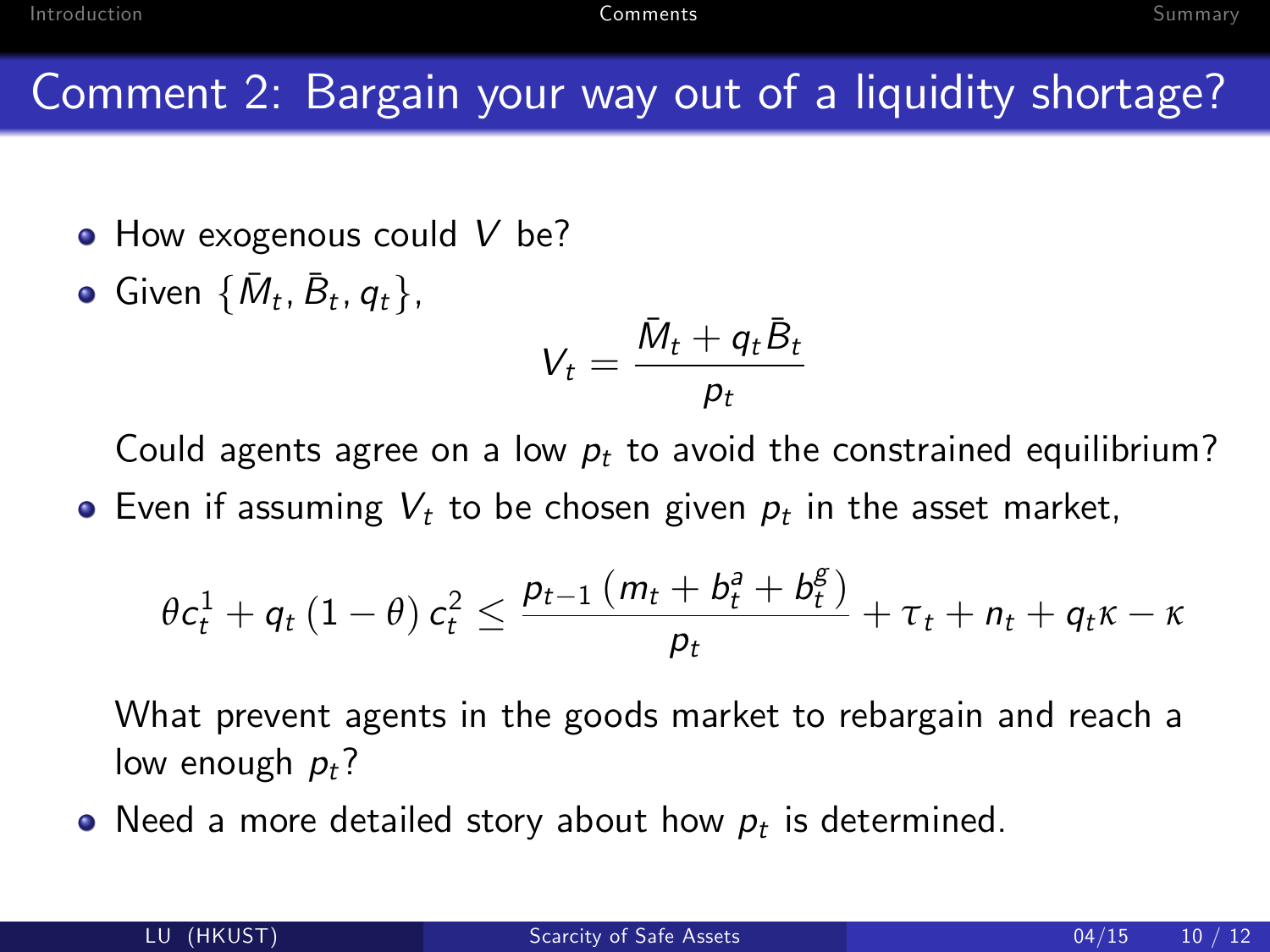## Comment 3: Non-optimal ZIRP?

Welfare increases with nominal interest rate  $1/q$  as long as q is close to 1. Because 1 unit of money can be swapped to more than 1 unit of bonds.

- $\bullet$  But q close to 1: this swap (open market sale) only marginally enlarges the quantity of liquid assets on the market.
- Higher nominal interest rate may harm other unmodelled interest rate sensitive spending, e.g., Örm investment, durable goods.
- Not clear which effect is more quantitatively important